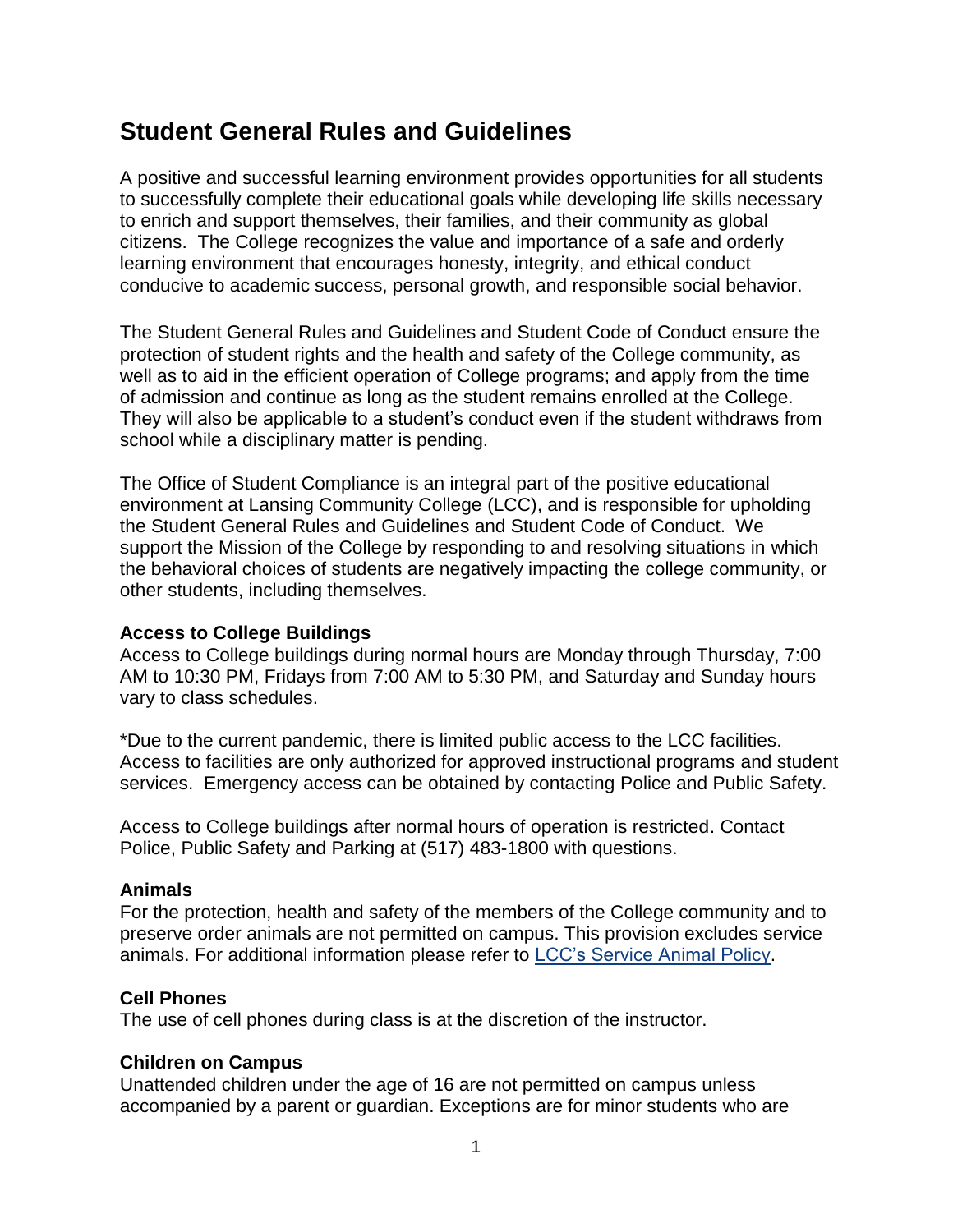enrolled in courses or attending programs at the College.

### **Dress**

Students are expected to dress in an appropriate manner. Students should dress keeping in mind the activity in which they are engaged in while on College property, when attending College-sponsored events, or while pursuing an academic program.

#### **Drugs and Alcohol**

Lansing Community College complies with the Drug-Free Workplace Act and the Drug-Free Schools and Community Act.

The College's Drug and Alcohol policy prohibits the use, possession, purchase, sale, dispensation, distribution, or manufacture of, or being impaired by certain substances. The policy applies to all students.

# **See the [Drug and Alcohol Policy](https://www.lcc.edu/about/board-of-trustees/documents/policies/4-human-resources/4-003_drug-and-alcohol.pdf#search=human%20resources%2Cdrug%20and%20alcohol%20policy) for details.**

#### **Examinations**

Students are required to take examinations at the appointed time and place. Generally, examinations are given during the regularly scheduled class period with a final exam during the last week of the semester. Students should direct questions regarding the date and time of their examinations to their individual instructors.

# **Field Trips and College Sponsored Events/Activities**

Students participating in field trips and other College-sponsored events and activities must abide by all College policies.

# **Language**

On LCC Campus locations, students should refrain from using profanity or language that is distasteful, offensive or hateful.

#### **LCC Email Account**

Students are responsible for checking their LCC assigned student email accounts on a regular basis. Official notifications and information are routinely sent to student email accounts. Students who use other email accounts should make sure they are monitoring their LCC email accounts as well.

# **Student Organizations**

Certain student clubs and organizations are registered at the College. For information about certain clubs and organizations or how to start a student club or organization please contact the Student Life Office. For more information, go to the LCC [Clubs &](https://www.lcc.edu/campuslife/clubs/)  [Organizations](https://www.lcc.edu/campuslife/clubs/) webpage.

# **Smoking**

LCC is a smoke free campus. See the **Smoking Policy** for details.